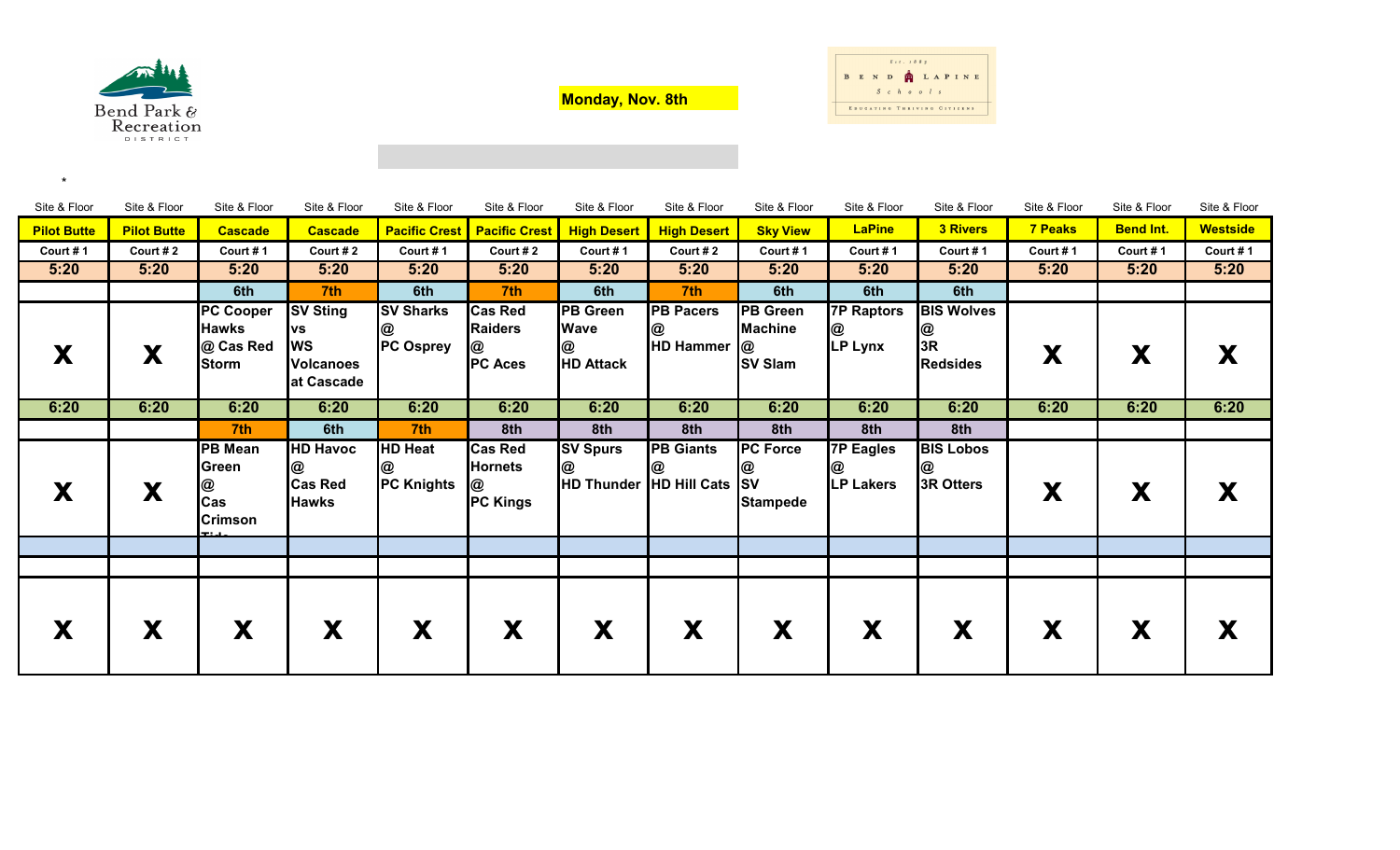

**Wednesday, Nov. 10**



| Site & Floor                                  | Site & Floor                                          | Site & Floor                                            | Site & Floor                                            | Site & Floor                                             | Site & Floor                          | Site & Floor       | Site & Floor       | Site & Floor                                       | Site & Floor  | Site & Floor    | Site & Floor                             | Site & Floor                              | Site & Floor                                           |
|-----------------------------------------------|-------------------------------------------------------|---------------------------------------------------------|---------------------------------------------------------|----------------------------------------------------------|---------------------------------------|--------------------|--------------------|----------------------------------------------------|---------------|-----------------|------------------------------------------|-------------------------------------------|--------------------------------------------------------|
| <b>Pilot Butte</b>                            | <b>Pilot Butte</b>                                    | <b>Cascade</b>                                          | <b>Cascade</b>                                          |                                                          | <b>Pacific Crest   Pacific Crest</b>  | <b>High Desert</b> | <b>High Desert</b> | <b>Sky View</b>                                    | <b>LaPine</b> | <b>3 Rivers</b> | <b>7 Peaks</b>                           | <b>Bend Int.</b>                          | <b>Westside</b>                                        |
| Court #1                                      | Court #2                                              | Court #1                                                | Court #2                                                | Court #1                                                 | Court #2                              | Court #1           | Court #2           | Court #1                                           | Court #1      | Court #1        | Court #1                                 | Court #1                                  | Court #1                                               |
| 4:30                                          | 4:30                                                  | 4:30                                                    | 4:30                                                    | 4:30                                                     | 4:30                                  | 4:30               | 4:30               | 4:30                                               | 4:30          | 4:30            | 4:30                                     | 4:30                                      | 4:30                                                   |
| 6th                                           | 6th                                                   | 6th                                                     | 7th                                                     | 6th                                                      | 7 <sup>th</sup>                       |                    |                    | 6th                                                |               |                 | 6th                                      | 6th                                       | 7th                                                    |
| <b>SV Slam</b><br>@<br><b>PB Wave</b>         | <b>HD Attack</b><br><b>PB</b> Green<br><b>Machine</b> | <b>PC</b> Osprey<br>@<br><b>Cas Red</b><br><b>Hawks</b> | <b>PC Knights</b><br>@<br>Cas<br><b>Crimson</b><br>Tide | <b>HD Havoc</b><br>@<br><b>PC Cooper</b><br><b>Hawks</b> | <b>HD Heat</b><br>@<br><b>PC Aces</b> | X                  | X                  | <b>Cas Red</b><br><b>Storm</b><br><b>SV Sharks</b> | X             | X               | 3R Redsides LP Lynx<br><b>7P Raptors</b> | <b>BIS Wolves</b>                         | <b>HD Hammer</b><br>@<br><b>WS</b><br><b>Volcanoes</b> |
| 5:30                                          | 5:30                                                  | 5:30                                                    | 5:30                                                    | 5:30                                                     | 5:30                                  | 5:30               | 5:30               | 5:30                                               | 5:30          | 5:30            | 5:30                                     | 5:30                                      | 5:30                                                   |
| 8th                                           | 7th                                                   | 7th                                                     | 8th                                                     | 8th                                                      |                                       |                    |                    | 8th                                                |               |                 | 8th                                      | 8th                                       |                                                        |
| <b>SV</b><br>Stampede @ @<br><b>PB Giants</b> | <b>SV Sting</b><br><b>PB Pacers</b>                   | <b>PB Mean</b><br>Green<br>@ Cas Red<br><b>Raiders</b>  | <b>PC Force</b><br><b>Cas Red</b><br><b>Hornets</b>     | <b>HD Thunder</b><br>@<br><b>PC Kings</b>                | X                                     | X                  | X                  | <b>HD Hill Cats</b><br>C<br><b>SV Spurs</b>        | X             | X               | 3R Otters<br>@<br><b>7P Eagles</b>       | <b>LP Lakers</b><br>@<br><b>BIS Lobos</b> | X                                                      |
|                                               |                                                       |                                                         |                                                         |                                                          |                                       |                    |                    |                                                    |               |                 |                                          |                                           |                                                        |
|                                               |                                                       |                                                         |                                                         |                                                          |                                       |                    |                    |                                                    |               |                 |                                          |                                           |                                                        |
| X                                             | X                                                     | X                                                       | X                                                       | X                                                        | X                                     | X                  | X                  | X                                                  | X             | X               | X                                        | X                                         | X                                                      |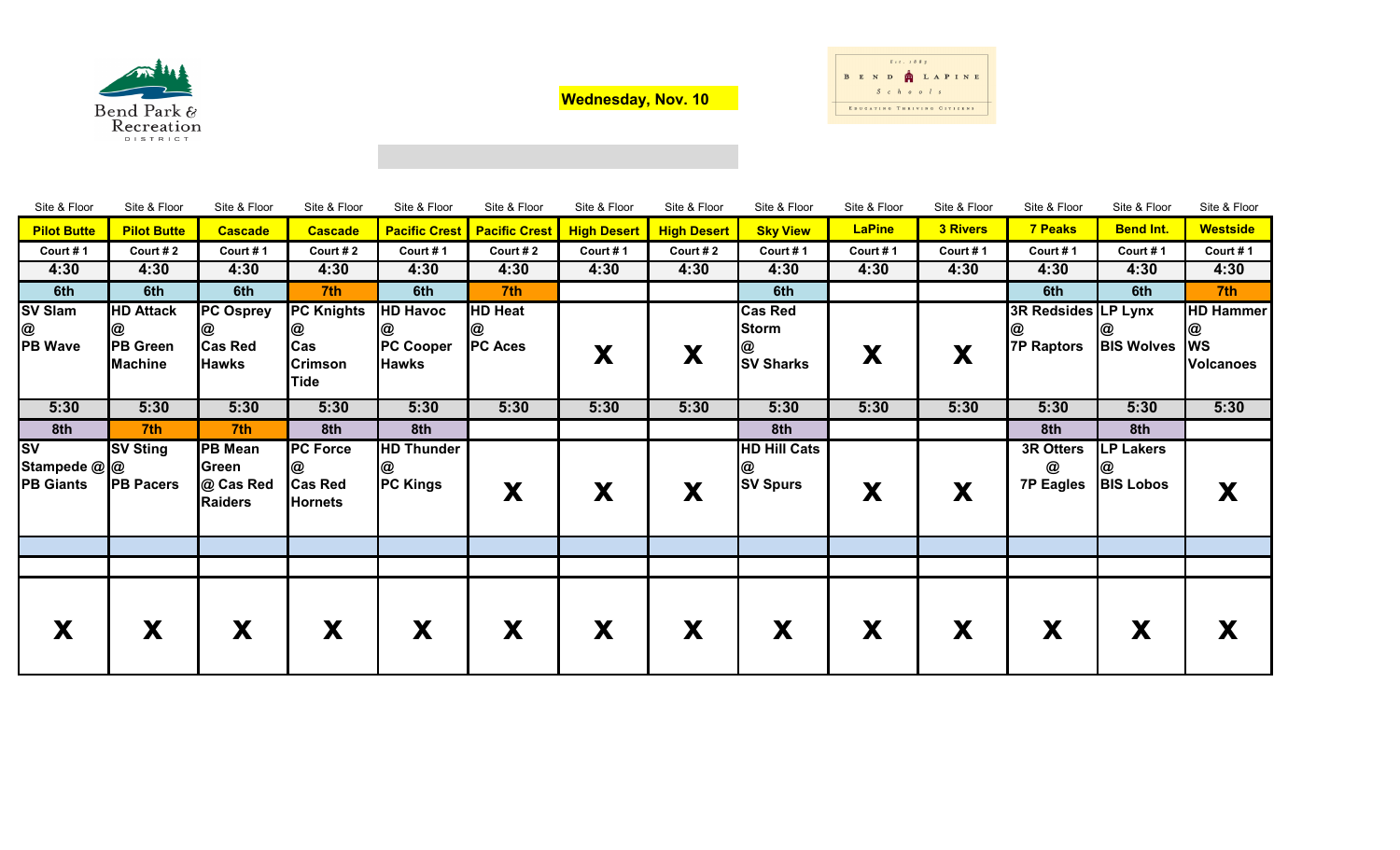

**Monday, Nov. 15th**



| Site & Floor                                     | Site & Floor                                           | Site & Floor                                                       | Site & Floor   | Site & Floor         | Site & Floor         | Site & Floor                                              | Site & Floor                                           | Site & Floor                          | Site & Floor                              | Site & Floor    | Site & Floor                                           | Site & Floor                                          | Site & Floor          |
|--------------------------------------------------|--------------------------------------------------------|--------------------------------------------------------------------|----------------|----------------------|----------------------|-----------------------------------------------------------|--------------------------------------------------------|---------------------------------------|-------------------------------------------|-----------------|--------------------------------------------------------|-------------------------------------------------------|-----------------------|
| <b>Pilot Butte</b>                               | <b>Pilot Butte</b>                                     | <b>Cascade</b>                                                     | <b>Cascade</b> | <b>Pacific Crest</b> | <b>Pacific Crest</b> | <b>High Desert</b>                                        | <b>High Desert</b>                                     | <b>Sky View</b>                       | <b>LaPine</b>                             | <b>3 Rivers</b> | <b>7 Peaks</b>                                         | <b>Bend Int.</b>                                      | <b>Westside</b>       |
| Court #1                                         | Court #2                                               | Court #1                                                           | Court #2       | Court #1             | Court #2             | Court #1                                                  | Court #2                                               | Court #1                              | Court #1                                  | Court #1        | Court #1                                               | Court #1                                              | Court #1              |
| 5:20                                             | 5:20                                                   | 5:20                                                               | 5:20           | 5:20                 | 5:20                 | 5:20                                                      | 5:20                                                   | 5:20                                  | 5:20                                      | 5:20            | 5:20                                                   | 5:20                                                  | 5:20                  |
| 6th                                              | 7 <sup>th</sup>                                        | 6th                                                                |                |                      |                      | 6th                                                       | 6th                                                    | 7th                                   | 6th                                       |                 | 6th                                                    | 6th                                                   |                       |
| <b>PC Osprey</b><br>@<br>PB Green<br><b>Wave</b> | <b>WS</b><br><b>Volcanoes</b><br>@<br><b>PB Pacers</b> | <b>PC Cooper</b><br><b>Hawks</b><br><b>Cas Red</b><br><b>Hawks</b> | X              | X                    | X                    | <b>SV Sharks</b><br><b>HD Attack</b>                      | <b>Cas Red</b><br><b>Storm</b><br>@<br><b>HD Havoc</b> | <b>PC Kinights</b><br><b>SV Sting</b> | <b>3R Redsides</b><br>@<br><b>LP Lynx</b> | X               | <b>PB Green</b><br><b>Machine</b><br><b>7P Raptors</b> | <b>SV Slam</b><br>@<br><b>BIS Wolves</b>              | Y<br>$\blacktriangle$ |
| 6:20                                             | 6:20                                                   | 6:20                                                               | 6:20           | 6:20                 | 6:20                 | 6:20                                                      | 6:20                                                   | 6:20                                  | 6:20                                      | 6:20            | 6:20                                                   | 6:20                                                  | 6:20                  |
| 7th                                              | 7th                                                    | 8th                                                                |                |                      |                      | 7th                                                       | 8th                                                    | 8th                                   | 8th                                       |                 | 8th                                                    | 8th                                                   |                       |
| <b>HD Heat</b><br>PB Mean<br>Green               | <b>Cas</b><br><b>Crimson</b><br>Tide<br>at Pilot       | PC Aces vs HD Thunder<br>@<br><b>Cas Red</b><br><b>Hornets</b>     | X              | X                    | X                    | <b>Cas Red</b><br><b>Raiders</b><br>@<br><b>HD Hammer</b> | <b>PC Kings</b><br>@<br>HD Hill Cats SV Spurs          | <b>PC Force</b>                       | <b>3R Otters</b><br>@<br><b>LP Lakers</b> | X               | <b>PB Giants</b><br>യ<br>7P Eagles                     | <b>SV</b><br><b>Stampede</b><br>@<br><b>BIS Lobos</b> | X                     |
|                                                  |                                                        |                                                                    |                |                      |                      |                                                           |                                                        |                                       |                                           |                 |                                                        |                                                       |                       |
|                                                  |                                                        |                                                                    |                |                      |                      |                                                           |                                                        |                                       |                                           |                 |                                                        |                                                       |                       |
|                                                  | X                                                      | X                                                                  | X              | X                    | X                    | X                                                         | X                                                      | X                                     | X                                         | X               | X                                                      | X                                                     | X                     |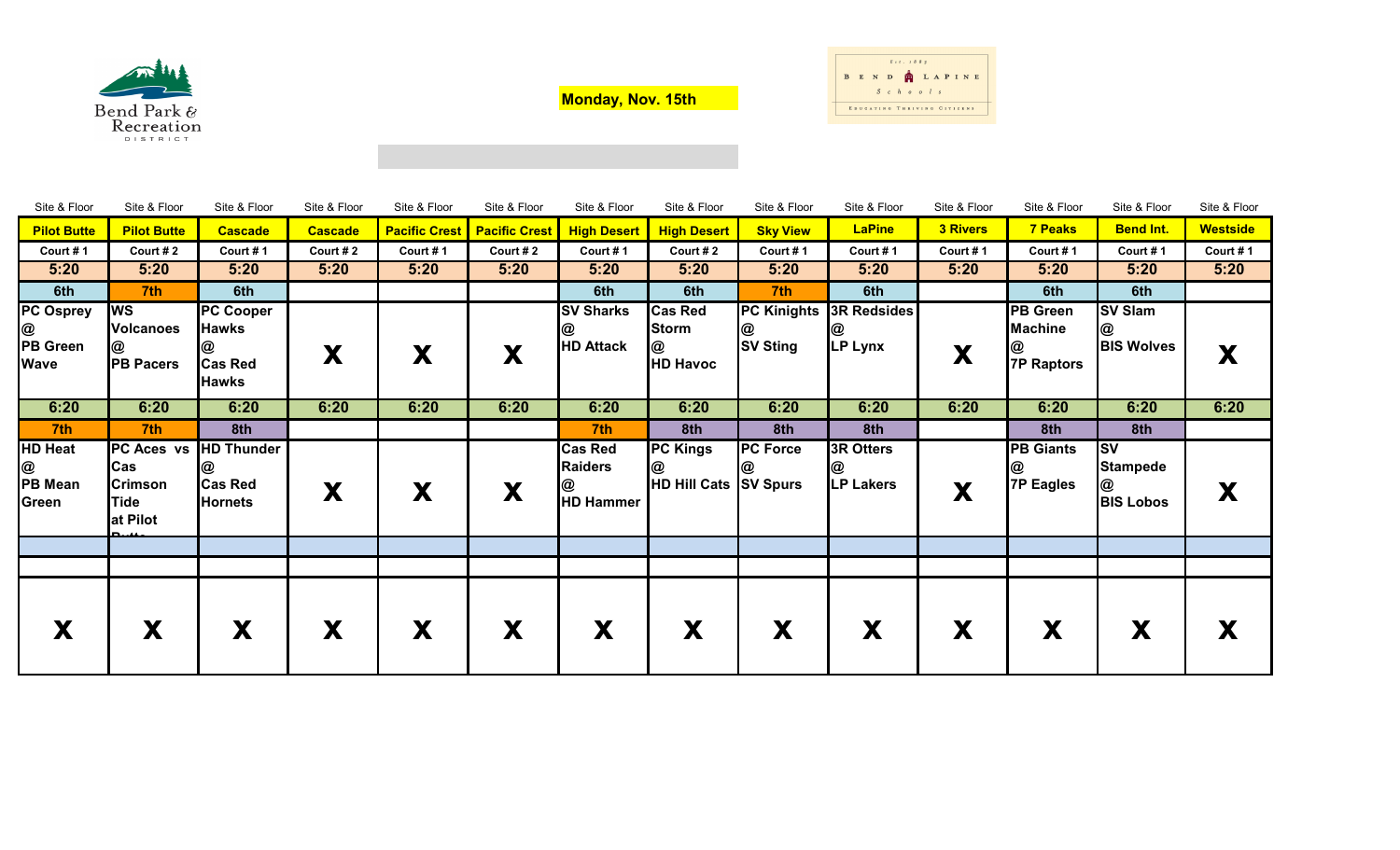

**Wednesday, Nov. 17**



| Site & Floor                                                          | Site & Floor                                          | Site & Floor   | Site & Floor   | Site & Floor                                         | Site & Floor                           | Site & Floor                             | Site & Floor       | Site & Floor                                | Site & Floor  | Site & Floor                                       | Site & Floor                              | Site & Floor     | Site & Floor                                                                    |
|-----------------------------------------------------------------------|-------------------------------------------------------|----------------|----------------|------------------------------------------------------|----------------------------------------|------------------------------------------|--------------------|---------------------------------------------|---------------|----------------------------------------------------|-------------------------------------------|------------------|---------------------------------------------------------------------------------|
| <b>Pilot Butte</b>                                                    | <b>Pilot Butte</b>                                    | <b>Cascade</b> | <b>Cascade</b> | <b>Pacific Crest</b>                                 | <b>Pacific Crest</b>                   | <b>High Desert</b>                       | <b>High Desert</b> | <b>Sky View</b>                             | <b>LaPine</b> | <b>3 Rivers</b>                                    | <b>7 Peaks</b>                            | <b>Bend Int.</b> | <b>Westside</b>                                                                 |
| Court #1                                                              | Court #2                                              | Court #1       | Court #2       | Court #1                                             | Court #2                               | Court #1                                 | Court #2           | Court #1                                    | Court #1      | Court #1                                           | Court #1                                  | Court #1         | Court #1                                                                        |
| 4:30                                                                  | 4:30                                                  | 4:30           | 4:30           | 4:30                                                 | 4:30                                   | 4:30                                     | 4:30               | 4:30                                        | 4:30          | 4:30                                               | 4:30                                      | 4:30             | 4:30                                                                            |
| 6th                                                                   | 6th                                                   |                |                | 6th                                                  | 8th                                    | 6th                                      |                    | 6th                                         |               | 6th                                                | 6th                                       |                  | 7 <sup>th</sup>                                                                 |
| <b>Cas Red</b><br><b>Storm</b><br>@<br><b>PB</b> Green<br><b>Wave</b> | <b>SV Sharks</b><br><b>PB Green</b><br><b>Machine</b> | X              | X              | <b>HD Attack</b><br><b>PC Cooper</b><br><b>Hawks</b> | <b>SV Spurs</b><br><b>PC Kings</b>     | <b>PC Osprey</b><br>യ<br><b>HD Havoc</b> | X                  | <b>LP Lynx</b><br>@<br><b>SV Slam</b>       | X             | <b>Cas Red</b><br><b>Hawks</b><br>@<br>3R Redsides | <b>BIS Wolves</b><br><b>7P Raptors</b>    | X                | Cas<br><b>Crimson</b><br>Tide @<br><b>WS</b><br><b>Volcanoes</b>                |
| 5:30                                                                  | 5:30                                                  | 5:30           | 5:30           | 5:30                                                 | 5:30                                   | 5:30                                     | 5:30               | 5:30                                        | 5:30          | 5:30                                               | 5:30                                      | 5:30             | 5:30                                                                            |
| 7th                                                                   | 8th                                                   |                |                | 7th                                                  | 8th                                    | 7th                                      |                    | 8th                                         |               | 8th                                                | 8th                                       |                  | 7th                                                                             |
| <b>PC Aces</b><br>@<br><b>PB Mean</b><br>Green                        | <b>HD Thunder</b><br><b>PB Giants</b>                 | X              | X              | <b>HD Hammer</b><br><b>PC Knights</b>                | <b>HD Hill Cats</b><br><b>PC Force</b> | <b>PC Pacers</b><br>@<br><b>HD Heat</b>  | X                  | LP Lakers @<br><b>SV</b><br><b>Stampede</b> | X             | <b>Cas Red</b><br><b>Hornets</b><br>@<br>3R Otters | <b>BIS Lobos</b><br>@<br><b>7P Eagles</b> | X                | <b>SV Sting</b><br><b>VS</b><br><b>Cas Red</b><br><b>Raiders</b><br>at Westside |
|                                                                       | X                                                     | X              | X              | X                                                    | X                                      | X                                        | X                  | X                                           | X             | X                                                  | X                                         | X                | X                                                                               |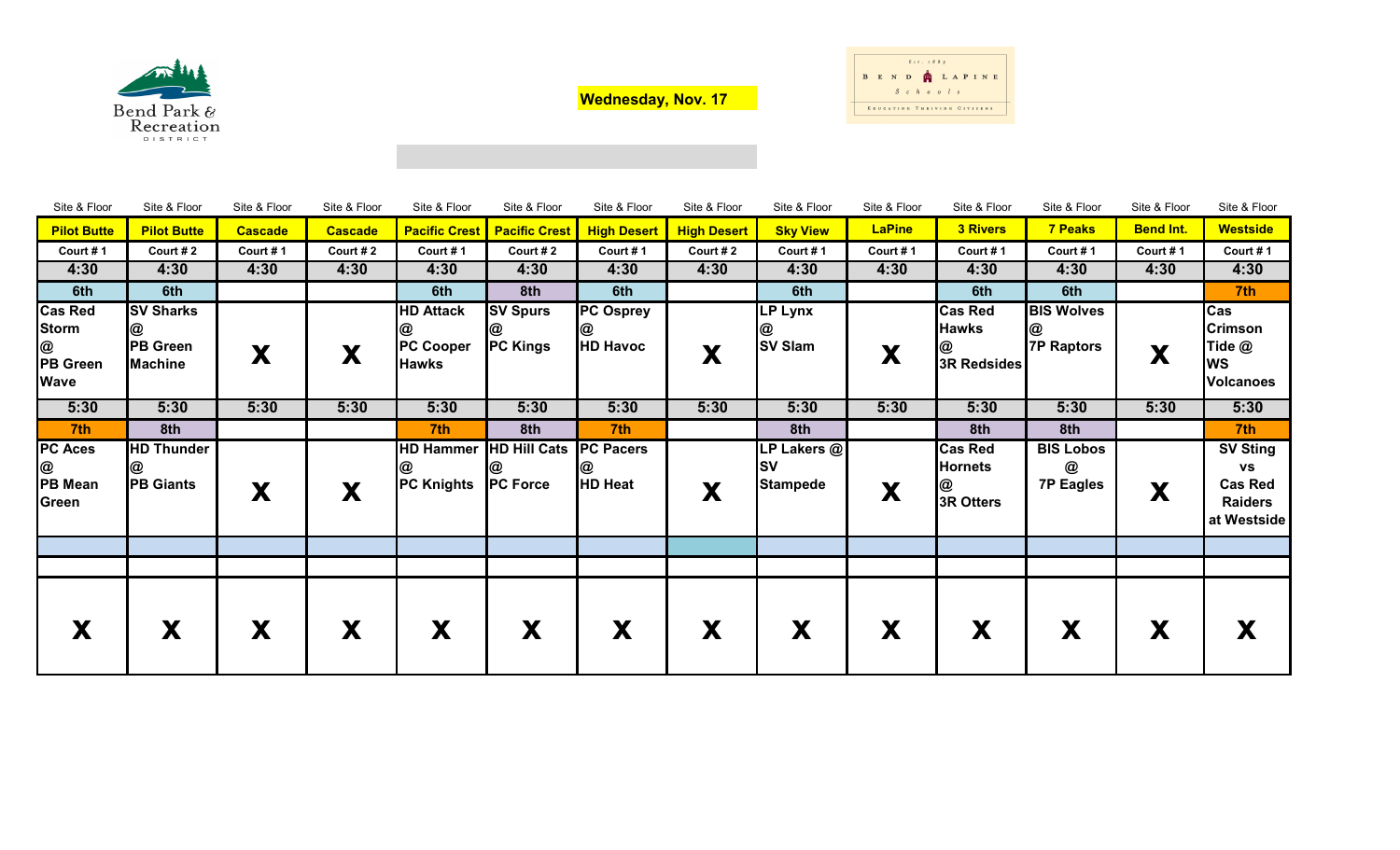

**Tuesday, Nov. 30**



| Site & Floor       | Site & Floor       | Site & Floor      | Site & Floor      | Site & Floor           | Site & Floor         | Site & Floor       | Site & Floor       | Site & Floor    | Site & Floor        | Site & Floor    | Site & Floor    | Site & Floor     | Site & Floor    |
|--------------------|--------------------|-------------------|-------------------|------------------------|----------------------|--------------------|--------------------|-----------------|---------------------|-----------------|-----------------|------------------|-----------------|
| <b>Pilot Butte</b> | <b>Pilot Butte</b> | <b>Cascade</b>    | <b>Cascade</b>    | <b>Pacific Crest</b>   | <b>Pacific Crest</b> | <b>High Desert</b> | <b>High Desert</b> | <b>Sky View</b> | <b>LaPine</b>       | <b>3 Rivers</b> | 7 Peaks         | <b>Bend Int.</b> | <b>Westside</b> |
| Court #1           | Court # $2$        | Court #1          | Court #2          | Court #1               | Court #2             | Court #1           | Court #2           | Court #1        | Court #1            | Court #1        | Court #1        | Court #1         | Court #1        |
| 5:20               | 5:20               | 5:20              | 5:20              | 5:20                   | 5:20                 | 5:20               | 5:20               | 5:20            | 5:20                | 5:20            | 5:20            | 5:20             | 5:20            |
| 6th                |                    | 6th               | 8th               | 6th                    | 7 <sup>th</sup>      | 6th                | 7 <sup>th</sup>    |                 | 6th                 |                 | 8th             |                  |                 |
| <b>PC Cooper</b>   |                    | 3R Red            | <b>PB Giants</b>  | <b>SV Slam</b>         | <b>WS</b>            | <b>Cas Red</b>     | <b>PB Mean</b>     |                 | <b>HD Havoc</b>     |                 | <b>SV Spurs</b> |                  |                 |
| <b>Hawks</b>       |                    | <b>Sides</b>      | @                 | @                      | <b>Volcanoes</b>     | <b>Hawks</b>       | Green              |                 | @                   |                 | @               |                  |                 |
| @                  | X                  |                   | <b>Cas Red</b>    | <b>PC Osprey</b>       |                      |                    | @                  | X               | <b>LP Lynx</b>      | X               | 7P Eagles       | X                | X               |
| <b>PB Green</b>    |                    | <b>Cas Red</b>    | <b>Hornets</b>    |                        | <b>PC Aces</b>       | <b>HD Attack</b>   | <b>HD Hammer</b>   |                 |                     |                 |                 |                  |                 |
| <b>Machine</b>     |                    | <b>Storm</b>      |                   |                        |                      |                    |                    |                 |                     |                 |                 |                  |                 |
| 6:20               | 6:20               | 6:20              | 6:20              | 6:20                   | 6:20                 | 6:20               | 6:20               | 6:20            | 6:20                | 6:20            | 6:20            | 6:20             | 6:20            |
| 7th                |                    | 7 <sup>th</sup>   | 6th               | 8th                    | 8th                  | 7th                | 8th                |                 | 8th                 |                 | 6th             |                  |                 |
| Cas                |                    | <b>PC Knights</b> | <b>SV Sharks</b>  | $\overline{\text{sv}}$ | 3R Otters            | <b>SV Sting</b>    | <b>BIS Lobos</b>   |                 | <b>HD Hill Cats</b> |                 | <b>PB Green</b> |                  |                 |
| <b>Crimson</b>     |                    |                   | <b>VS</b>         | <b>Stampede</b>        | @                    | @                  | @                  |                 |                     |                 | <b>Wave</b>     |                  |                 |
| <b>Tide</b>        | X                  | <b>Cas Red</b>    | <b>BIS Wolves</b> | <b>@</b>               | <b>PC Force</b>      | <b>HD Heat</b>     | <b>HD Thunder</b>  | X               | <b>LP Lakers</b>    | X               |                 | X                | X               |
| $\circledR$        |                    | <b>Raiders</b>    | at Cascade        | <b>PC Kings</b>        |                      |                    |                    |                 |                     |                 | @<br>7P Raptors |                  |                 |
| <b>PB Pacers</b>   |                    |                   |                   |                        |                      |                    |                    |                 |                     |                 |                 |                  |                 |
|                    |                    |                   |                   |                        |                      |                    |                    |                 |                     |                 |                 |                  |                 |
|                    |                    |                   |                   |                        |                      |                    |                    |                 |                     |                 |                 |                  |                 |
|                    |                    |                   |                   |                        |                      |                    |                    |                 |                     |                 |                 |                  |                 |
|                    |                    |                   |                   |                        |                      |                    |                    |                 |                     |                 |                 |                  |                 |
|                    | X                  | X                 | X                 | X                      | X                    | X                  | X                  | X               | X                   | X               | X               | X                | X               |
|                    |                    |                   |                   |                        |                      |                    |                    |                 |                     |                 |                 |                  |                 |
|                    |                    |                   |                   |                        |                      |                    |                    |                 |                     |                 |                 |                  |                 |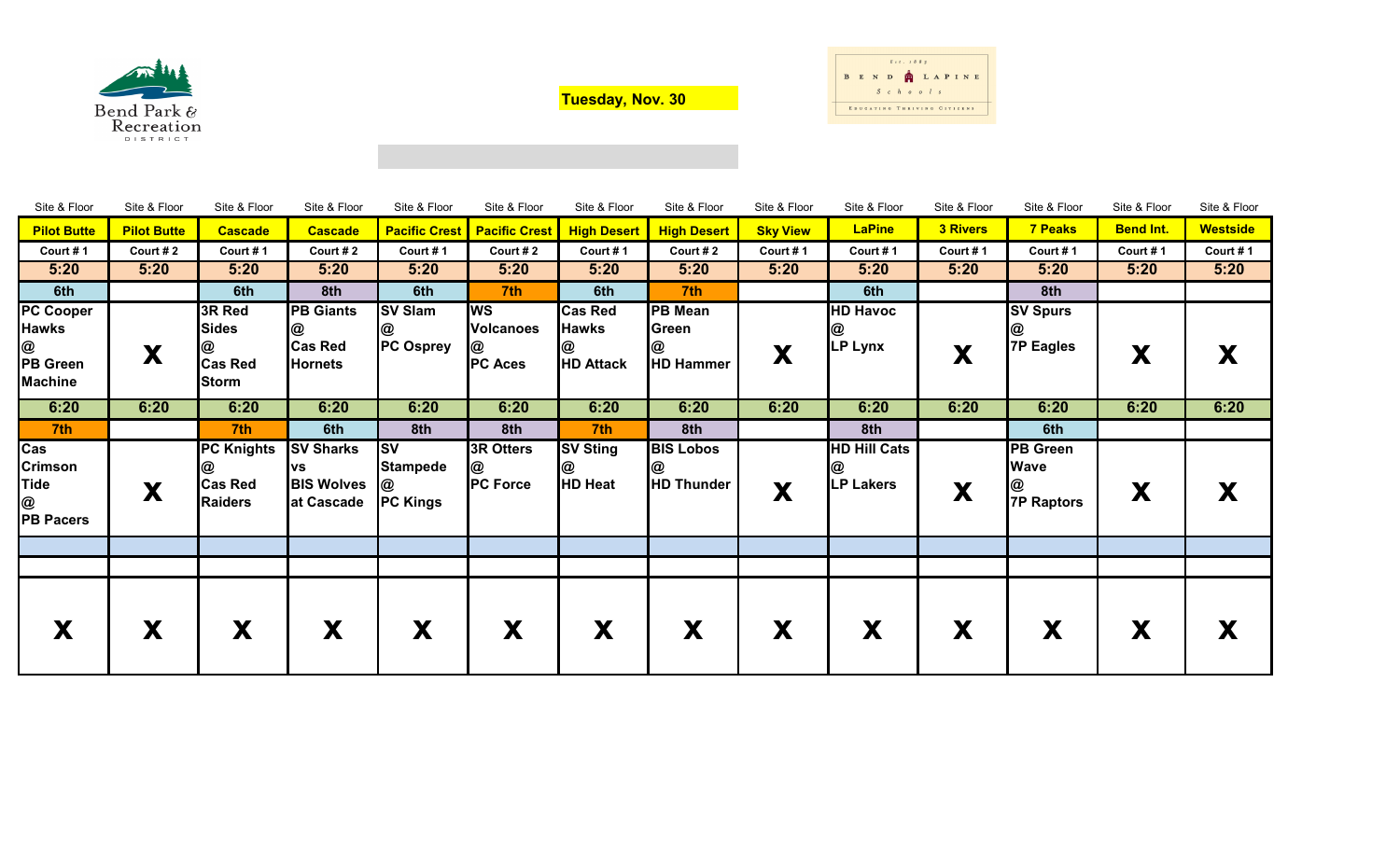

**Thursday, Dec. 2**



| Site & Floor                                                             | Site & Floor                               | Site & Floor                                                                       | Site & Floor                                                  | Site & Floor | Site & Floor                         | Site & Floor                       | Site & Floor                                      | Site & Floor                           | Site & Floor  | Site & Floor                             | Site & Floor   | Site & Floor                                               | Site & Floor    |
|--------------------------------------------------------------------------|--------------------------------------------|------------------------------------------------------------------------------------|---------------------------------------------------------------|--------------|--------------------------------------|------------------------------------|---------------------------------------------------|----------------------------------------|---------------|------------------------------------------|----------------|------------------------------------------------------------|-----------------|
| <b>Pilot Butte</b>                                                       | <b>Pilot Butte</b>                         | <b>Cascade</b>                                                                     | <b>Cascade</b>                                                |              | <b>Pacific Crest   Pacific Crest</b> | <b>High Desert</b>                 | <b>High Desert</b>                                | <b>Sky View</b>                        | <b>LaPine</b> | <b>3 Rivers</b>                          | <b>7 Peaks</b> | <b>Bend Int.</b>                                           | <b>Westside</b> |
| Court #1                                                                 | Court #2                                   | Court #1                                                                           | Court # 2                                                     | Court #1     | Court #2                             | Court #1                           | Court #2                                          | Court #1                               | Court #1      | Court #1                                 | Court #1       | Court #1                                                   | Court #1        |
| 5:20                                                                     | 5:20                                       | 5:20                                                                               | 5:20                                                          | 5:20         | 5:20                                 | 5:20                               | 5:20                                              | 5:20                                   | 5:20          | 5:20                                     | 5:20           | 5:20                                                       | 5:20            |
| 6th                                                                      | 8th                                        | 6th                                                                                | 7th                                                           |              |                                      | 6th                                | 8th                                               | 6th                                    |               | 6th                                      |                | 6th                                                        |                 |
| <b>Cas Red</b><br><b>Hawks</b><br>@ PB Green PB Giants<br><b>Machine</b> | <b>SV Spurs</b><br>@                       | <b>SV Slam</b><br>@<br><b>Cas Red</b><br><b>Storm</b>                              | <b>HD Hammer</b><br>@<br>Cas<br><b>Crimson</b><br><b>Tide</b> | X            | X                                    | LP Lynx<br><b>HD Attack</b>        | <b>LP Lakers</b><br><b>HD Thunder SV Sharks</b>   | <b>7P Raptors</b>                      | X             | PC Osprey<br>@<br>3R<br><b>Redsides</b>  | X              | <b>PC Cooper</b><br><b>Hawks</b><br>@<br><b>BIS Wolves</b> | X               |
| 6:20                                                                     | 6:20                                       | 6:20                                                                               | 6:20                                                          | 6:20         | 6:20                                 | 6:20                               | 6:20                                              | 6:20                                   | 6:20          | 6:20                                     | 6:20           | 6:20                                                       | 6:20            |
| 7th                                                                      | 7th                                        | 8th                                                                                | 7th                                                           |              |                                      | 8th                                | 6th                                               | 7th                                    |               | 8th                                      |                | 8th                                                        |                 |
| <b>WS</b><br><b>Volcanoes</b><br>@<br>PB Mean<br>Green                   | <b>PC Knights</b><br>@<br><b>PB Pacers</b> | $\overline{\text{sv}}$<br><b>Stampede</b><br>@<br><b>Cas Red</b><br><b>Hornets</b> | <b>HD Heat</b><br>@<br><b>Cas Red</b><br><b>Raiders</b>       | X            | X                                    | <b>7P Eagles</b><br>HD Hill Cats @ | <b>PB Green</b><br><b>Wave</b><br><b>HD Havoc</b> | <b>PC Aces</b><br>@<br><b>SV Sting</b> | X             | <b>PC Kings</b><br>@<br><b>3R Otters</b> | X              | <b>PC Force</b><br>@<br><b>BIS Lobos</b>                   | X               |
|                                                                          |                                            |                                                                                    |                                                               |              |                                      |                                    |                                                   |                                        |               |                                          |                |                                                            |                 |
|                                                                          |                                            |                                                                                    |                                                               |              |                                      |                                    |                                                   |                                        |               |                                          |                |                                                            |                 |
|                                                                          | X                                          | X                                                                                  | X                                                             | X            | X                                    | X                                  | X                                                 | X                                      | X             | X                                        | X              | Х                                                          | Х               |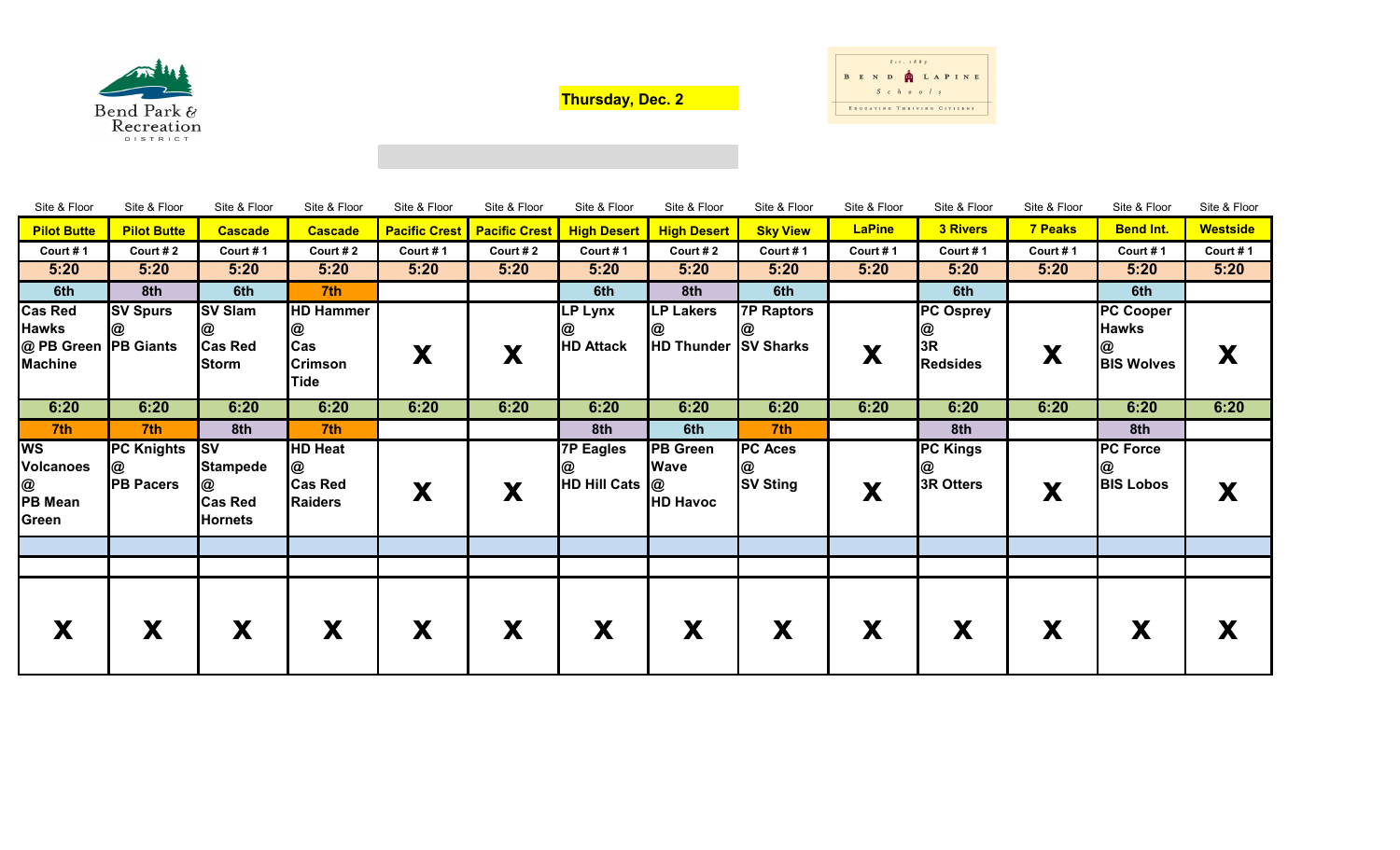

**Wednesday, Dec. 8**



| Site & Floor                                     | Site & Floor       | Site & Floor                                          | Site & Floor   | Site & Floor                                               | Site & Floor                                            | Site & Floor                                             | Site & Floor                                                   | Site & Floor                                      | Site & Floor  | Site & Floor                         | Site & Floor   | Site & Floor                                                | Site & Floor    |
|--------------------------------------------------|--------------------|-------------------------------------------------------|----------------|------------------------------------------------------------|---------------------------------------------------------|----------------------------------------------------------|----------------------------------------------------------------|---------------------------------------------------|---------------|--------------------------------------|----------------|-------------------------------------------------------------|-----------------|
| <b>Pilot Butte</b>                               | <b>Pilot Butte</b> | <b>Cascade</b>                                        | <b>Cascade</b> | <b>Pacific Crest</b>                                       | <b>Pacific Crest</b>                                    | <b>High Desert</b>                                       | <b>High Desert</b>                                             | <b>Sky View</b>                                   | <b>LaPine</b> | <b>3 Rivers</b>                      | <b>7 Peaks</b> | <b>Bend Int.</b>                                            | <b>Westside</b> |
| Court #1                                         | Court #2           | Court #1                                              | Court #2       | Court #1                                                   | Court #2                                                | Court #1                                                 | Court #2                                                       | Court #1                                          | Court #1      | Court #1                             | Court #1       | Court #1                                                    | Court #1        |
| 4:30                                             | 4:30               | 4:30                                                  | 4:30           | 4:30                                                       | 4:30                                                    | 4:30                                                     | 4:30                                                           | 4:30                                              | 4:30          | 4:30                                 | 4:30           | 4:30                                                        | 4:30            |
| 6th                                              |                    | 6th                                                   |                | 6th                                                        | 6th                                                     | 7 <sup>th</sup>                                          | 8th                                                            | 6th                                               |               | 6th                                  |                | 6th                                                         |                 |
| <b>HD Attack</b><br>@<br>PB Green<br><b>Wave</b> | X                  | <b>7P Raptors</b><br><b>Cas Red</b><br><b>Storm</b>   | X              | <b>SV Sharks</b><br>CU<br><b>PC Cooper</b><br><b>Hawks</b> | <b>Cas Red</b><br><b>Hawks</b><br>@<br><b>PC Osprey</b> | <b>Cas Red</b><br><b>Raider</b><br>@<br><b>HD Hammer</b> | <b>PC Force</b><br><b>HD Thunder SV Slam</b>                   | <b>HD Havoc</b>                                   | X             | LP Lynx<br>3R Redsides               | X              | <b>PB</b> Green<br><b>Machine</b><br>@<br><b>BIS Wolves</b> | X               |
| 5:30                                             | 5:30               | 5:30                                                  | 5:30           | 5:30                                                       | 5:30                                                    | 5:30                                                     | 5:30                                                           | 5:30                                              | 5:30          | 5:30                                 | 5:30           | 5:30                                                        | 5:30            |
| 8th                                              |                    | 7th                                                   |                | 7th                                                        | 7th                                                     | 7th                                                      | 8th                                                            | 8th                                               |               | 8th                                  |                | 8th                                                         |                 |
| <b>PC Kings</b><br>@<br><b>PB Giants</b>         | X                  | <b>SV Sting</b><br>@<br>Cas<br><b>Crimson</b><br>Tide | X              | <b>PB Mean</b><br>Green<br>@<br><b>PC Knights</b>          | <b>PB Pacers</b><br>@<br><b>PC Aces</b>                 | <b>IWS</b><br><b>Volcanoes</b><br>@<br><b>HD Heat</b>    | <b>Cas Red</b><br><b>Hornets</b><br><b>SV Spurs</b><br>at H.D. | <b>HD Hill Cats</b><br>@<br>SV<br><b>Stampede</b> | X             | <b>LP Lakers</b><br><b>3R Otters</b> | X              | <b>7P Eagles</b><br>@<br><b>BIS Lobos</b>                   | X               |
|                                                  |                    |                                                       |                |                                                            |                                                         |                                                          |                                                                |                                                   |               |                                      |                |                                                             |                 |
|                                                  |                    |                                                       |                |                                                            |                                                         |                                                          |                                                                |                                                   |               |                                      |                |                                                             |                 |
|                                                  | X                  | X                                                     | X              | X                                                          | X                                                       | X                                                        | Х                                                              | X                                                 | X             | X                                    | X              | Х                                                           | X               |